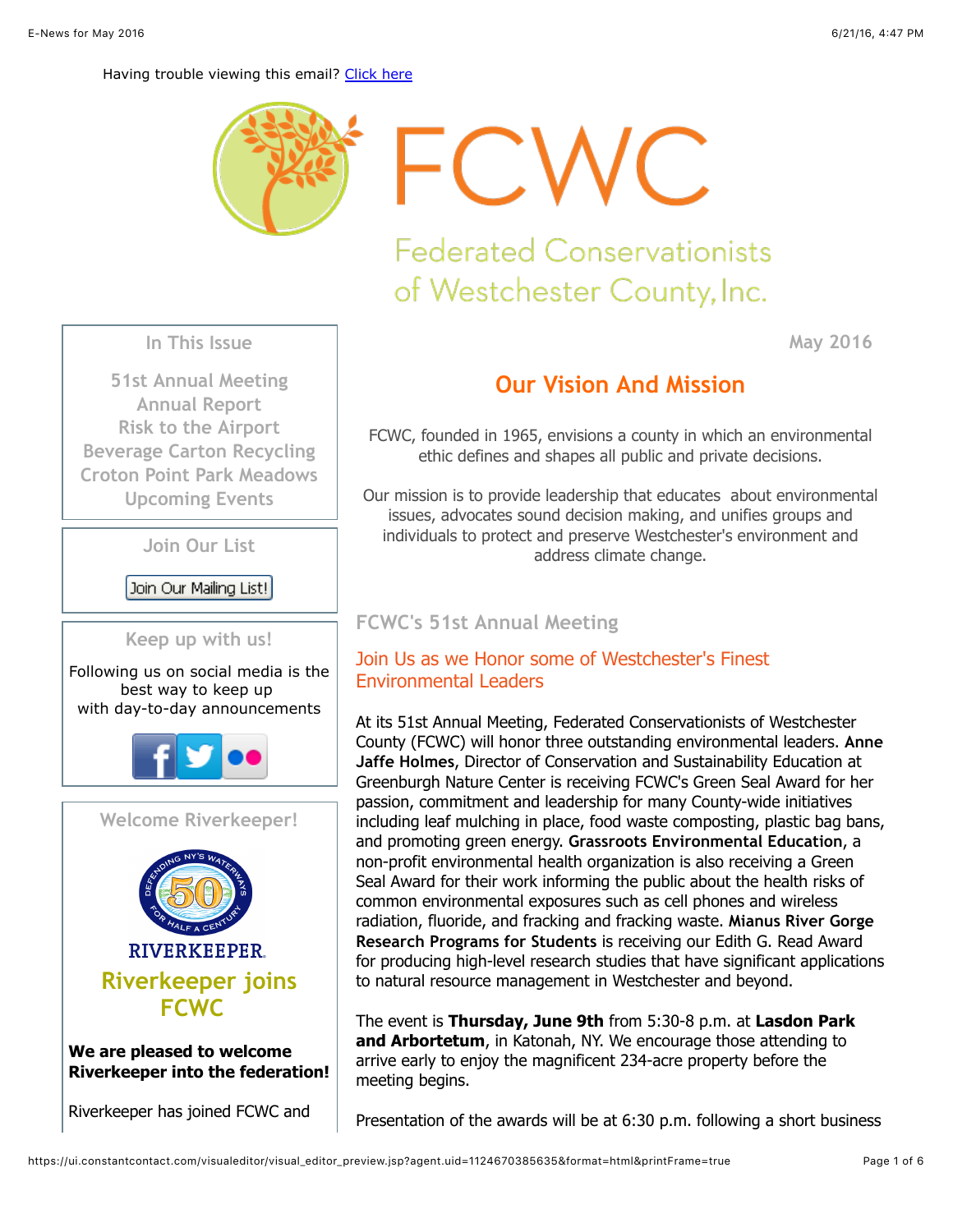we are excited to begin working with this group of environmentalists and advocates.

Founded in 1966, Riverkeeper is currently celebrating five decades of work for the Hudson River and its tributaries. They are a membersupported watchdog organization dedicated to defending the Hudson River and protecting the drinking water supply of nine million New York City and Hudson Valley residents.

Riverkeeper uses a variety of methods, including: enforcement & litigation, boat patrols, policy and legislation advocacy, and outreach and education to Hudson valley residents.

Riverkeeper has successfully challenged the illegal activities of some of the largest and most notorious polluters of the Hudson River including: Exxon-Mobil, General Electric, Consolidated Edison, Metropolitan Transit Authority, the City of New York, and the New York State Department of Transportation. In addition, they maintain a 36-foot patrol and research boat, the R. Ian Fletcher. Riverkeeper's full-time presence on the river enables it to respond to and investigate new reports of illegal discharges, facilitate scientific research on the Hudson, and provide access to the river to its members, public officials, and the media.

Riverkeeper realizes that protecting and restoring our waterways takes the effort of every citizen, and uses a wide of variety of media to educate and engage citizens of the Hudson Valley. About 2,000 people participate in an annual day of service, Riverkeeper Sweep, encompassing cleanups and plantings in more than 100 locations meeting to re-elect Class of 2019 Board members Sara Goddard (of Rye), Chuck Lesnick (of Yonkers), Larry O'Connell (of Pleasantville) and Anthony Sorrell (of Larchmont) and incoming officers.

We hope many of you will join us to support and celebrate these three fine honorees. They truly represent the great environmental works that are taking place throughout the County. Tickets for the Annual Meeting which include a picnic supper can be purchased on our [website.](http://www.fcwc.org/#!events/c1osy)







**FCWC Annual Report for 2015**

FCWC's [2015 Annual Report](http://media.wix.com/ugd/e1463a_504978a1805e4c2086fea9618aebe410.pdf) is available to viewon our website. Pleasetake a minute toread through the fantastic year we had in 2015 and what we're looking forward to achieving in 2016!



**Federated Conservationists** of Westchester County, Inc. 2015 Annual Report

## **No Change to Westchester's Control of Airport**

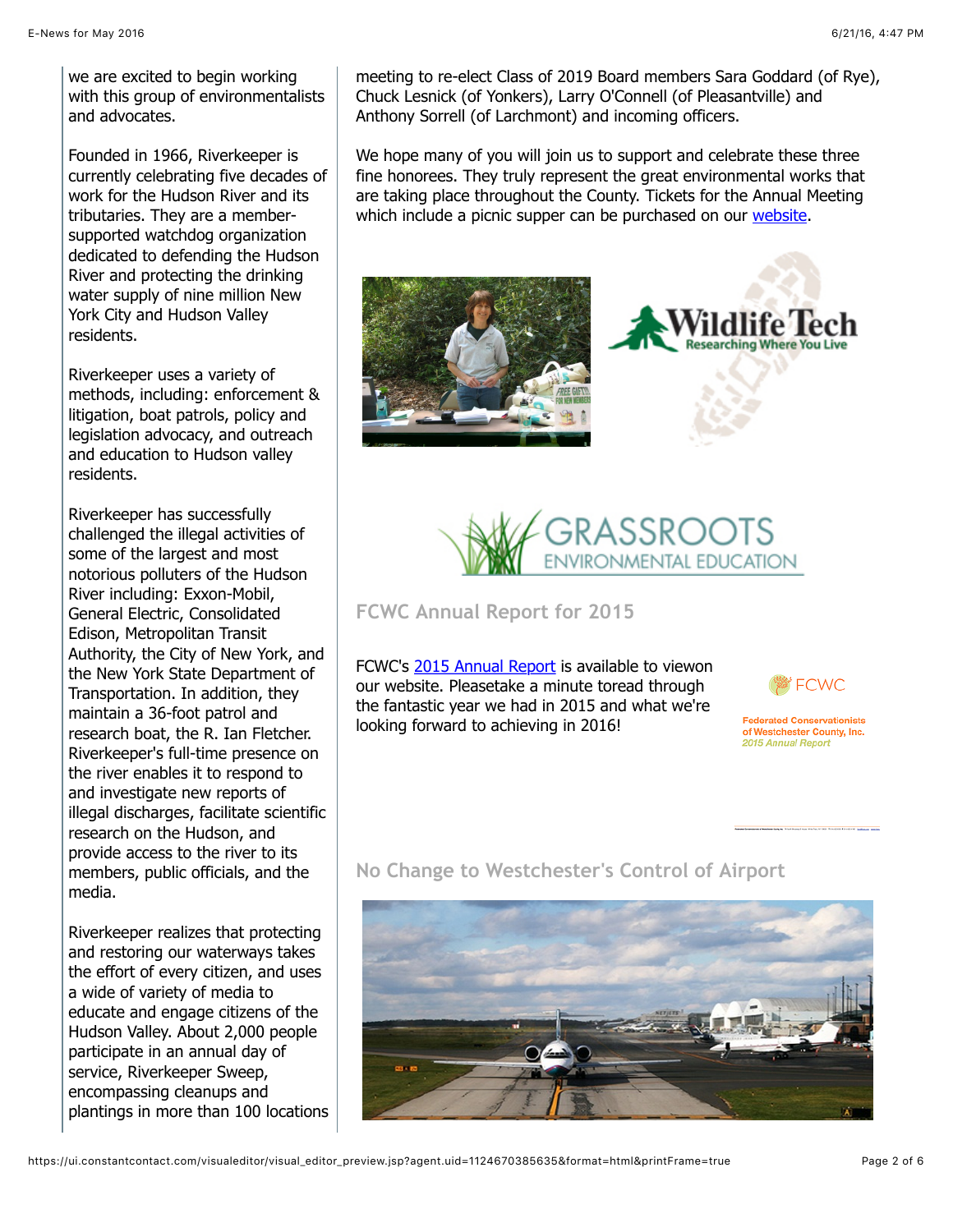To learn more about the River and how you can get involved with this organization, please visit [http://www.riverkeeper.org.](http://www.riverkeeper.org/)

## **Next Conservation Cafe**

## **Conversations on Conservation-**

## **Sound Science on the Sound**

June 10, 2016 8:30 am - 10:30 am

Pace University 861 Bedford Road Pleasantville

Join Conservation Café-a consortium of eight Westchester County-based partners for a discussion on Long Island Sound. Learn about what the issues plaguing Long Island Sound and some of the solutions in effect for cleaning these precious waters.

**[Get your ticket](https://www.eventbrite.com/e/sound-science-on-the-sound-tickets-25176567792)**

**Meetings of Interest**

Over its 50 years, among the many environmental issues Federated Conservationists of Westchester County (FCWC) has educated about and advocated action for - none has loomed larger than Westchester County Airport's ongoing pollution and impact on our quality of life. The potential impacts of the airport have always loomed larger than the current impacts. This is because a legal agreement between the County and the airlines put controls on the expansion of commercial aviation at the airport in the form of 4 gates at the terminal, 4 flights per half hour, and 240 passengers per half hour (either leaving or coming). These controls on commercial flights have been in existence since the mid 1980s and Westchester County has benefitted greatly from these controls.

Last fall, County Executive Astorino proposed to the Board of Legislators (BOL) changes to the current commercial passenger limitations at the airport. It is important for residents throughout Westchester to know of the importance of the current legal stipulation (now called the terminal use agreement) that has remained in effect for the airport for decades. Our county law predates a federal law that does not permit local controls on access to airports anymore. The three parts of Westchester's legal control over WCA were put into the county code in 2004, but this control is under threat because of this recent proposal. An attempt to change any one of the three controls is risky and dangerous. These controls are almost unique in the country and FAA does not like them. The BOL must be very sure, with confirmation in writing, that FAA does not consider any attempt to change the passenger cap to be an invalidation of the entire control.

There are serious concerns associated with any change to the current terminal use agreement. One is the airport's proximity to the Kensico Reservoir, which provides drinking water for millions of people in NYC and Westchester. The County has invested much money to try to prevent the water pollution of the Reservoir from the fuel spills, and deicing fluids from operating airports. This location right next to a significant source of drinking water would not be permitted today. Other concerns include many quality of life issues, including air and noise pollution, and the impacts on our property values. It is not hard to convince people that they would not like to live near LaGuardia or JFK, but it is harder to make Westchester residents understand that they must give up some convenience - and travel to the larger existing airports - or experience the impacts on our quality of life that come with living near a large airport.

The County Executive is pushing for a change in the passenger cap, but FCWC believes residents should remind him and their legislators that any change to our control on the size of the airport needs assurances in writing that we are not giving up the controls, thorough environmental review, and more discussion from all parties as to whether the proposed change is necessary and what other less disruptive alternatives may be.

**MRF now Accepting Beverage Cartons for Recycling**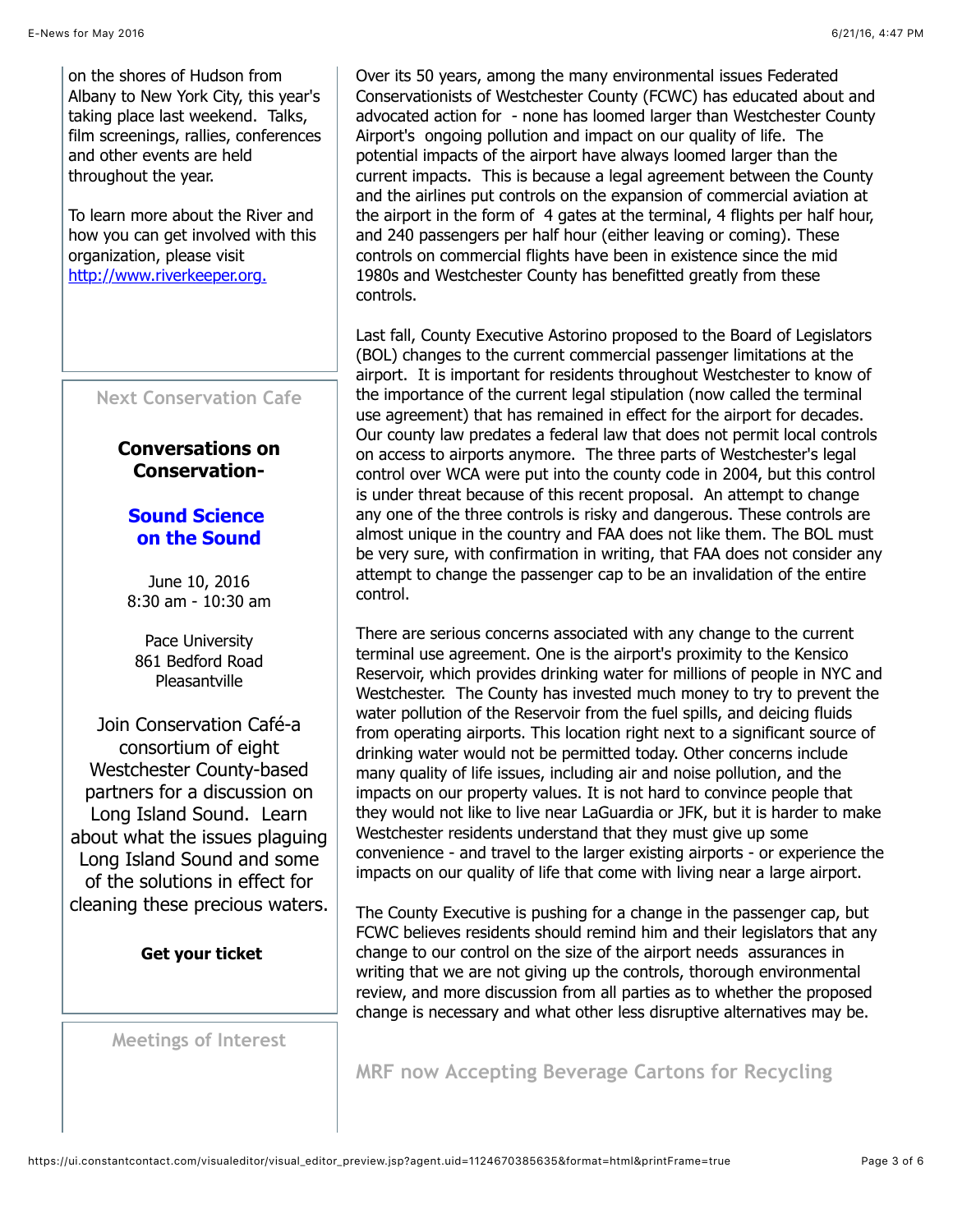

## **Growing the Green Workforce in Westchester County**

May 20, 2016 8 am - 10 am

Westchester Community College- The Gateway Center 75 Grasslands Road Valhalla, NY 10595

Join an exciting networking event and panel discussion with leaders on the forefront of Growing the Green Workforce in Westchester. Learn about the newly defined 'green workforce' and pathways to employment in this emerging sector.

**[Get your ticket](https://www.eventbrite.com/e/wgbc-leaders-in-sustainability-speaker-series-growing-the-green-workforce-in-westchester-county-tickets-24706378443?ref=enivte001&invite=MTAxNjYyMzEvYWxpY2lhLmIubW9sbG95QGdtYWlsLmNvbS8w&utm_source=eb_email&utm_medium=email&utm_campaign=invitemodernv2&ref=enivte001&utm_term=attend)**

**Member Organizations You have a new benefit!**

**WESTCHESTER Shared Resources Program** 

**New Initiative by FCWC for Member Organizations**

As part of FCWC's 50th Anniversary initiatives we are introducing a FCWC Member Organization-only shared resources program.

On Earth Day, it was announced that residents of Westchester County's Refuse Disposal District will be able to include beverage cartons when they put their recyclables out for collection. These beverage cartons (consist predominantly of cardboard and include waxy cartons used for juice and milk) can now be included with commingled metal, glass, and plastic containers collected curbside. This expansion is the result of new equipment recently installed at the county's Material Recovery Facility

(MRF). The new equipment allows for the redistribution offacility personnel to sort additional materials.

For more information, please see the County's website at:<http://www3.westchestergov.com/>



**Meadow Restoration at Croton Point Park**

This year's State budget provided a historic \$300 million funding level for the Environmental Protection Fund. In addition, Senator Terrence Murphy was able to secure a \$500,000 appropriation for a critical meadow restoration project at Croton Point Park.

This funding will be used for grasslands design and management specifications on the constructed meadow cap of the old Croton landfill.

This project is key to the ecological health of the capped Croton landfill for both the park itself and its year-round habitat for our Hudson River bald eagles. This will keep Croton Point Park beautiful for generations, expand recreation opportunities, support key economic drivers like Eagle Fest and protect our Hudson River Estuary from invasive species.

## Events

For a full list of our member organization's events and happenings, check out our Federation Calendar at [www.fcwc.org/calendar.](http://www.fcwc.org/#!calendar/czy8) Remember to always confirm events before attending. Check back regularly as we are always updating.

## **2016 Bird-A-THON**

*Sponsored by:* Hudson River Audubon *When:* May 14th (rain date, May 15)

Teams will cover Westchester County to find as many bird species as we can. We should see over 100 species. Money collected will be used for the Butterfly Garden at Lenoir, their adult and children educational programs and to keep their printed newsletter.

You can help by making your pledge today. A BIRD-A-THON is like a walka-thon, in that we ask people to pledge X amount of per bird species seen, within a 24 hour period. The combined list for the teams should be between 90 to 125 species. Pledges can be given for a flat rate such as \$25.00 or you can pledge per species such as 25 cents/bird. If they see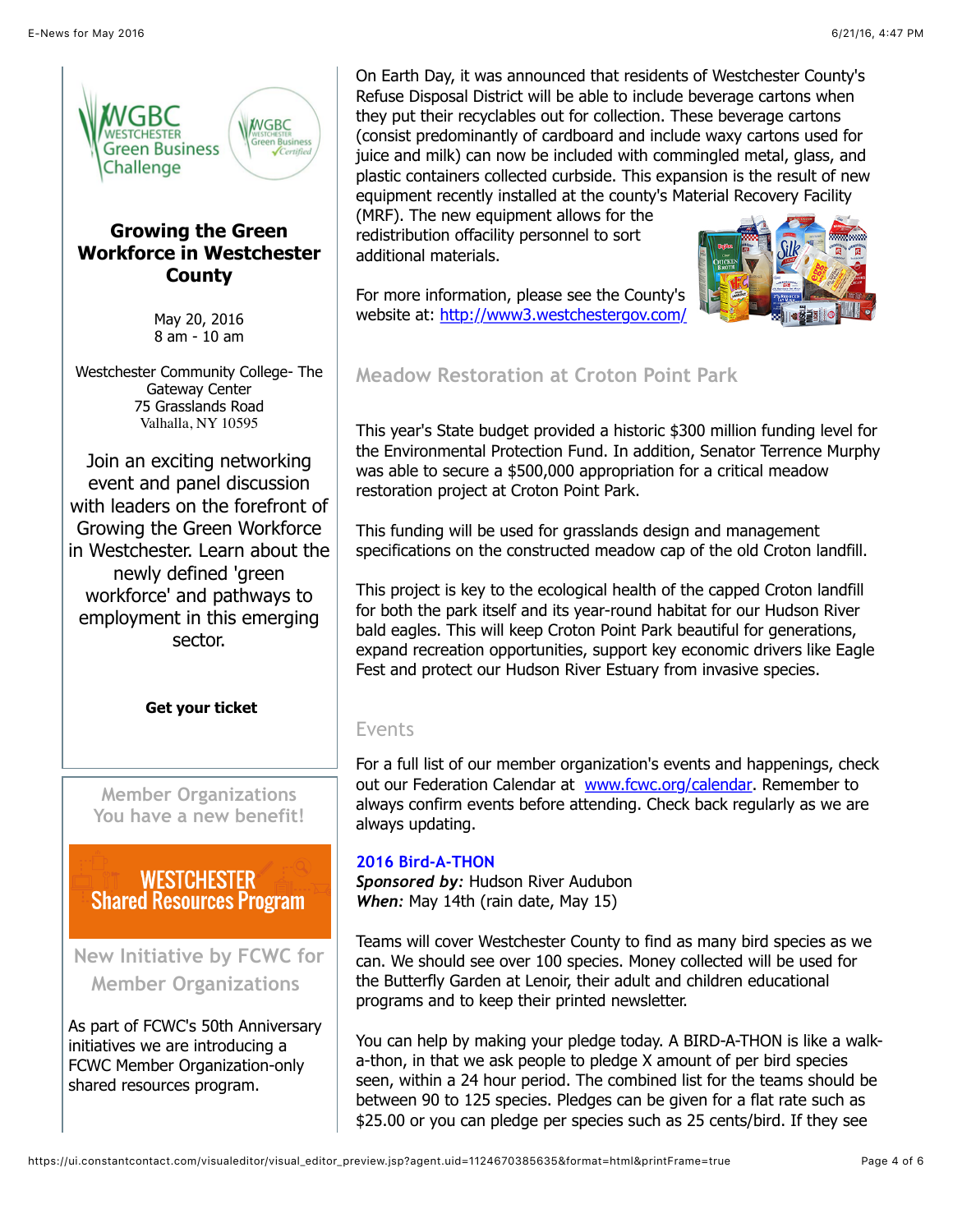## **An online directory, this searchable list will have items organizations are willing to loan out.** This will enable better collaboration between environmental groups and smarter use of resources.

Each item will have details and contact information, allowing groups to make connections.



**[Check it out!](http://www.fcwc.org/#!share/c13g3)**

Take a look at our new page fcwc.org/shared

120 species your pledge will come to \$30.00. For more information visit [www.hras.org](http://www.hras.org/).

#### **Go Native U: Plant Identification in the Field**

*Sponsored by:* Native Plant Center *When:* Saturday May 14, 10am-12pm *Where:* Westchester Community College Move outside the classroom to learn how to identify plants using a taxonomic key. Try your skills in the field by exploring the demonstration gardens of The Native Plant Center and the grounds of the college campus. Newcomb's Wildflower Guide is required. Cost for this class is [\\$55. For more information about this class and others see their Spring](http://www.sunywcc.edu/cms/wp-content/uploads/2012/09/gonativeuSPRING-2016.pdf) Class schedule.

#### **Migration Madness**

*Sponsored by:* Bedford Audubon Society *When:* Tuesday May 17, 7-9am *Where:* Maple Avenue in Katonah Join Naturalist Tait Johansson at this local hotspot in search of spring warblers and other newly arrived songbirds- and breeders here include Yellow-billed Cuckoo and Indigo Bunting. New and experienced birders alike are welcome to join us-it's the perfect way to start the work day! Easy. Register with Ms. Jeanne Pollock a[t jpollock@bedfordaudubon.org](mailto:jpollock@bedfordaudubon.org) or 914.519.7801.

## **Greenlight Award Competition**

*Sponsored by:* Bedford 2020

*When:*Friday May 20, 7pm

*Where:* Fox Lane High School

Students from Fox Lane High School and Middle School will compete for the 2016 Greenlight Award and a cash prize. Come watch eight inspiring teams of finalists present their climate action projects before the "Shark Tank" of renowned environmental and community leaders who will select the winners.

## **Heart of a Lion- A Lone Cat's Walk Across America**

## *Sponsored by:* Westmoreland Sanctuary and Saw Mill River Audubon *When:* Saturday May 21, 3pm

*Where:* Westmoreland Sanctuary, 260 Chestnut Ridge Road, Bedford Don't miss this special program. William Stolzenburg, author of the justreleased book "Heart of a Lion: A Lone Cat's Walk Across America" will be present with readings from his book. Chris Spatz from the Cougar Rewilding Foundation will give an overview about the presence of cougars in the northeastern US. Seating is limited. Reserve your spot today via email - [Info@westmorelandsanctuary.org](mailto:Info@westmorelandsanctuary.org)

#### **Teaching Trails: Weekend Walks for All Ages**

*Sponsored by:* Greenburgh Nature Center *When:* Saturday May 21, 11:30am *Where:* Greenburgh Nature Center, 99 Dromore Road, Scarsdale Join us on our community path for environmental education, generously supported by Con Edison. Guided trail experience through our woodland forest. Our specially trained "Trail Ninja" volunteers provide information